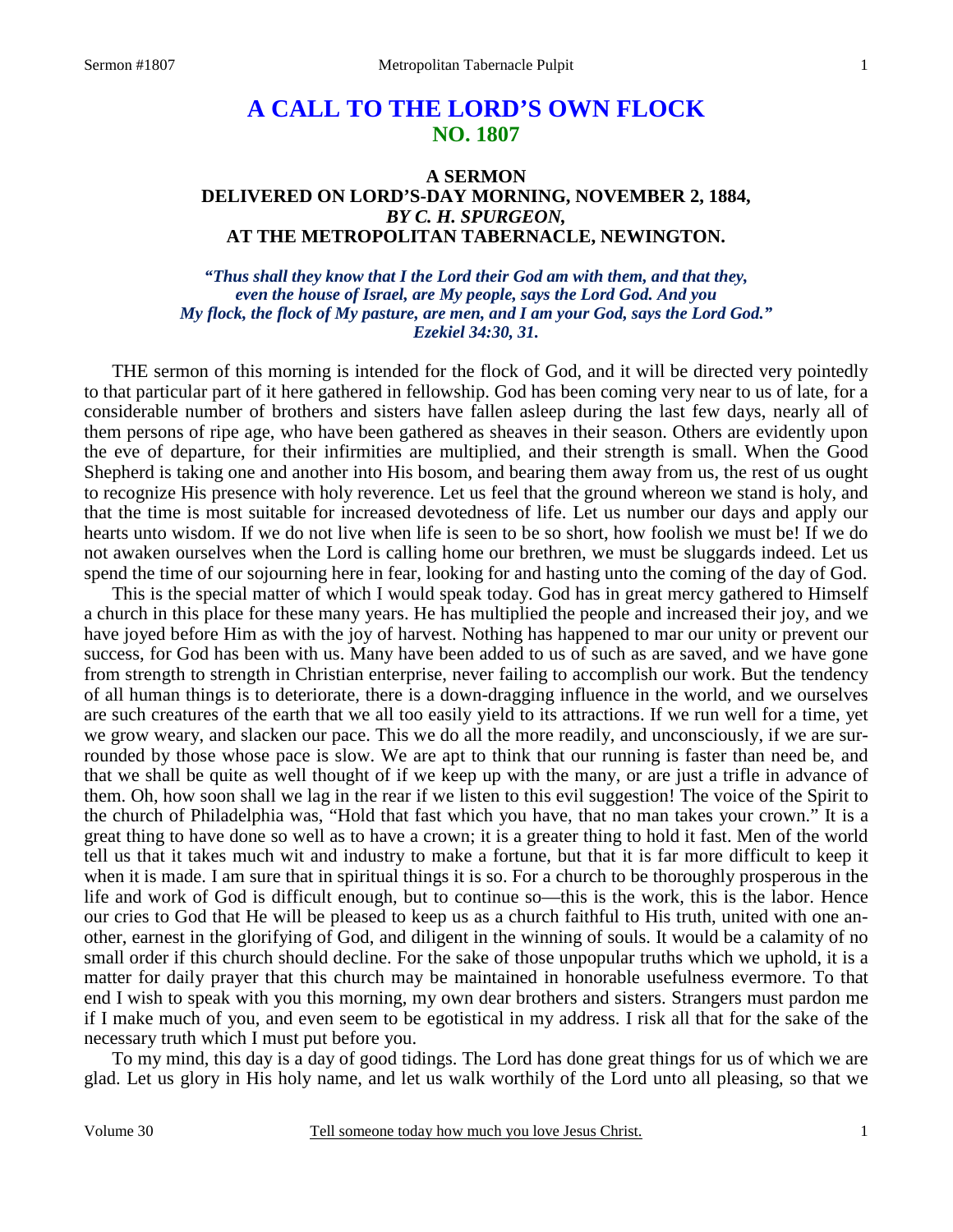may enjoy a continuance of His favor. May the outstretched arm of the Most High still be with us, that we may see more and more of the grace of our Lord Jesus Christ towards fallen man.

**I.** Calling your attention to our text, I shall notice, first, what the text rather suggests than declares, namely, OUR PROFESSION TOWARDS GOD. Read on—"Thus they shall know that I, Jehovah, am their God." It is implied, then, that *we avow Jehovah to be our God*. So many of us as are joined together, in church fellowship here, have declared that Jehovah is the one only living and true God. He has revealed Himself to us in these latter days as Father, Son, and Holy Spirit, and we unfeignedly accept the triune God as our God forever and ever. Other lords have had dominion over us, but now we yield ourselves unto God without reserve. The God of Abraham, of Isaac, and of Jacob is the God of believers to this day. We do not wish to have any other God, although in these days the carnally wise have set up another. Their god is a god who has no justice or righteousness; he takes small account of sin, and mainly seeks to make things pleasant all round. This effeminate deity now occupies the place once given to Apollo or Venus, and he is as much a false god as they were. Our God does not suffer one attribute to eclipse another; He has all excellences in perfection. Remember how Moses spoke concerning our God, and said, "The Lord is long-suffering, and of great mercy, forgiving iniquity and transgression, and by no means clearing the guilty"? "This God is our God forever and ever; He will be our guide even unto death."

 A second profession we have made is this, that *we are His people*. "That they, even the house of Israel, are My people, says the Lord God." This is involved in the first profession, but it is not always sufficiently thought of. We are, as believers, in common with all the people of God, separated unto His service, consecrated to His glory. We believe that He chose us, before ever the earth was, to be a peculiar people unto Himself. We believe that He has redeemed us from among men, according to that word, "Christ loved the church and gave Himself for it." We believe that by the decree of God we are adopted into the divine family and acknowledged to be the children of the living God, even we who were once heirs of wrath even as others. We are His people because the Holy Spirit has worked upon us, and we have been turned from darkness to light, from the power of sin and Satan unto God. Our song is, "My Beloved is mine, and I am His." We acknowledge the claim founded upon our redemption, "You are not your own; for you are bought with a price." To glorify God in our spirits and in our bodies, which are alike redeemed, is our reasonable service. Our bands are loosed; we are no more the servants of men, new bonds are about us, for we are now the servants of the living God. In Jehovah is our trust, our joy, our glory. Each one of us can say, "He is all my salvation and all my desire." To serve Him is its own reward. To dwell with Him is heaven. Is it not so with you, my brethren? Have you not lifted up your hands unto the Lord so that you cannot go back? Do you not wish to realize that promise, "I will dwell in them, and walk in them; and I will be their God, and they shall be My people"?

 Further than that, we have also professed and avowed *our joyful confidence, in our Immanuel—God with us*. It is an interesting thing to me that this name should be in my text. Look carefully at the English and you will see it in the very first sentence—"that I the Lord their God am with them." Leave out the word "am," which is in italics, and you get it, "God with them." What is this but "God with us?" Today we believe in the Lord Jesus, who is God with us. God has come down among men, He has taken upon Himself their nature, so that the Lord Jesus Christ is God and man in one ever-blessed and indivisible person, and therefore He is very near to us, yes, next of kin to us. We rejoice in Him as "God with us" our brother, friend and husband. Have we not found it so? Has there not been a divine nearness between our souls and Christ since that first day when we touched His garment's hem and were made whole? Why, brethren, we have gone on to lean our heads upon His bosom in heavenly rest, like John of old, yes, some of you have emulated Simeon, for you have taken up the Lord's Christ into your arms and said, "Lord, now let Your servant depart in peace." Through Christ Jesus we do not only believe in God as yonder in heaven, but in God by His Holy Spirit dwelling here among men, stirring our hearts, ruling our lives, enlightening our understandings, hallowing our affections, and sanctifying our whole being unto God. Is it not so? You do so confess.

 This is a very large profession. We are not inclined to start back from it, but when we take it in its threefold character—this God our God, ourselves His people, and Himself, by His Son Jesus Christ, "God with us"—oh, then I say it is a very solemn avowal, and one which calls us to a lofty form of life.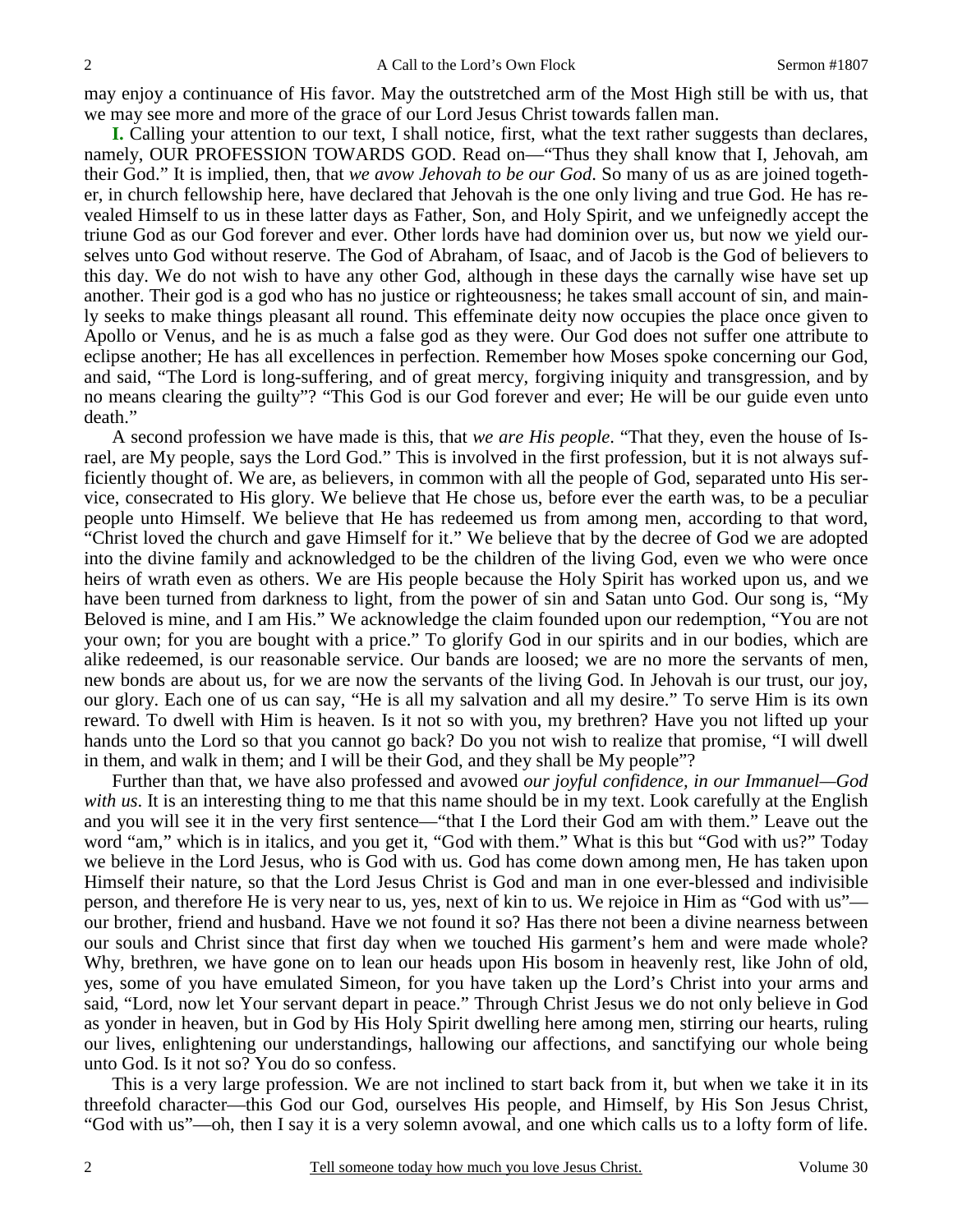Blessed are they who stand to this confession, and walk worthily of it, for flesh and blood has not revealed it unto them.

 Jehovah is our God, in opposition to Romanism and Ritualism, with their idols of one form or another, to which they bow the knee. The invisible Jehovah is our God, and not the host, the virgin, the crucifix, or any visible thing. Jehovah is our God in opposition to the new gods of "modern thought," which your fathers knew not. Our faith finds light as well in the majesty of the Old Testament as in the mercy of the New. Jehovah is our God in opposition to the "no God" of infidelity. We believe in a personal God, and we put our trust in Him as hearing our prayers. We are His people, and on Him we call, He has come very near to us, and with Him we have sweet communion through Jesus Christ His Son. This is our profession; we dare not say less, we could not say more.

 Now every profession of so solemn a sort should be backed up with proof, where shall the proof be found?

**II.** That shall be our second subject of discourse—OUR PROOF FROM GOD. "Thus shall they know that I, Jehovah, am with them, and that they are My people, says the Lord God." How shall they know it? In this one way—by the presence of God among us; if God works among us, then even our adversaries shall say, "Jehovah-Shammah," The Lord is there. A tree is known by its fruit, and the rule applies even to God Himself. God is known among us by the acts that He does. He reveals His presence unto His people by His deeds of grace. I want you to look back through the chapter and then ask whether we have or have not as a church the marks of Jehovah's presence by which we are attested to be His people.

 The first mark is *the gathering in of the scattered*. See verse eleven. "Thus says the Lord God; Behold, I, even I, will both search My sheep, and seek them out. As a shepherd seeks out his flock in the day that he is among his sheep that are scattered; so will I seek out My sheep." I am bound to bear witness that in the midst of us many have been sought out and saved who but a little while ago were wandering far away from Christ. Whenever I give notice that I will see friends who wish to join the church, I am cheered by the many who present themselves. They fly as doves to their windows. They tell me glad news of their conversion—news which makes my heart leap for joy. The Lord calls some who were grossly ignorant of the gospel, to whom it came as a fresh light from heaven, and He calls others who knew the truth, but slighted it, and turned away from it year after year. He removes hard-heartedness and indifference by His grace. His own voice calls men, and they come to Him. Very many conversions are among us at this time, not only from my own preaching of the word, otherwise might I speak with less freedom, but from the school, the mission-stations, the street-preaching, the tract-distributing, and from every form of effort. Frequently, when I have spoken with a number of new converts, I have found the larger proportion not brought to Jesus Christ by my words from this platform, but brought to Him by you, dear brothers and sisters, who have laid yourselves out to win souls. I am but one and you are many, there should be more fruit to the Lord from five thousand of you than from me. I have desired this, and prayed for it, that you all may be useful. May God multiply you, and make you spiritual parents, every one of you, till we may quote the words of Solomon's Song, and apply them to you—"They are like a flock of sheep which go up from the washing, of which every one bears twins, and there is not one barren among them." "Herein is My Father glorified, that you bear much fruit," so said your Lord, and you will not forget His words. Conversion is the sure sign of the immediate presence of the Lord. I pray Him to give us a token of His being with us this morning in your conversion, O wounded heart! May some poor trembler come to Jesus, some penitent plead the promise, "I will heal that which is broken," some wanderer look to the cross and live. The Lord has promised that He will search His sheep and seek them out, and He has fulfilled that word in our midst, therefore He is with us. If I had to stand here and say to you, "Brethren, there are no conversions, none are brought to repentance and faith," then we might hold days for fasting and humiliation, and we might each one weep his eyes out, because the glory has departed. But the Lord has not left us. No ear has heard the awful words within the holy place saying, "Let us go hence." Glory be to His name, His hand is still stretched out for miracles of grace.

 A second token of the Lord's presence is *the feeding of the flock*. The Holy Spirit seems to lay great stress upon that, for thus says the Lord in verse fifteen, "I will feed My flock, and I will cause them to lie down. There shall they lie in a good fold, and in a fat pasture shall they feed." Have we not found it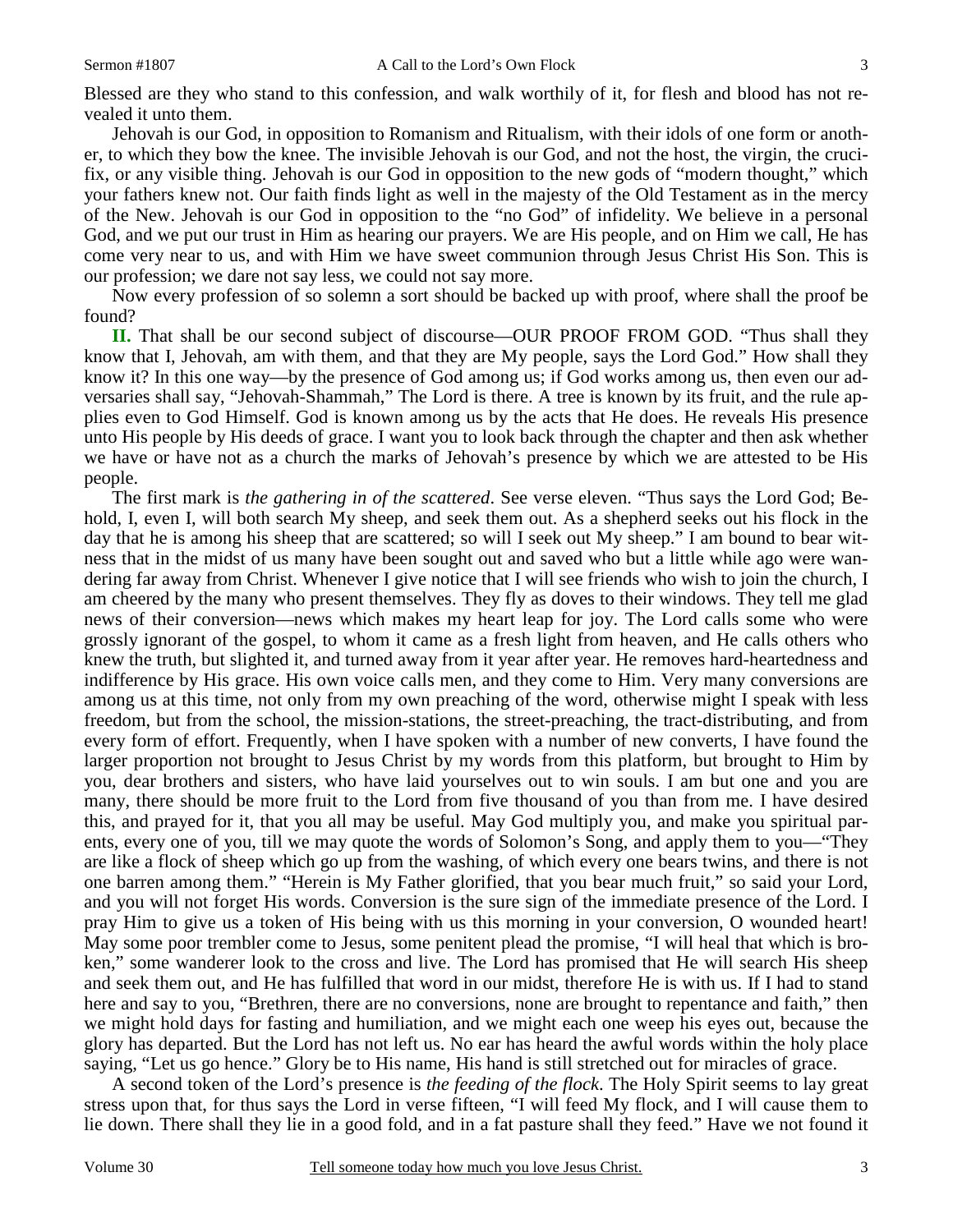so? Have not our Sabbaths been times of holy festival? Has not the King Himself banqueted with us? At the communion table have we not been transported with such joys as can never be excelled until we behold the Chief Shepherd face to face? When we speak with one another at the close of the Sabbath day is not the greeting habitual to some of us, "The Lord has been with us again today"? You have wished that there were six Sundays and only one workday in the week. I know that many of you have fed upon the word with great delight. Value greatly this gift, for it comes not from man, but is a choice gift of God. There are congregations where the sheep look up and are not fed. There are places where the Sabbath is the most wearisome day of the week, because the people want the gospel and the gospel is withheld from them. Saints of God cannot feed upon the husks of philosophical systems or semi-rational speculations. The speech which is half of Ashdod and half of Jerusalem suits not the inhabitant of Zion; it is a strange language to him. God grant to this flock, whoever may be their pastor in years to come, that they may relish the gospel, and find it sweet to their palates, and strengthening to their hearts.

 Another token of the presence of the Good Shepherd is *the healing of the sick,* I mean the spiritually sick, for there is this promise given, "I will seek that which was lost, and bring again that which was driven away, and will bind up that which was broken, and will strengthen that which was sick." It is a rare joy to restore such as have been overtaken in a fault. Lately I have received several brethren and sisters who before had gone from us through laxity of life or through falling into novelties of opinion. I am glad to see among those who come to unite with us familiar faces which for a while had been missed. Those who have lived where Jesus dwells do not feel easy till they return to such society. They are saying, "We will return to our brethren, with whom we assembled before, for it was better with us then than now." The presence of the Lord acts like a charm upon the wanderers, and they hasten to return at His bidding. It is pleasant to hear the returning penitent confess how cold in heart he grew, and how he sought to find satisfaction in the things of the world, and to hear him tell how he has been brought back to be in the future more resolutely faithful, and more humbly dependent upon God. The showers of grace which have fallen upon us have caused many withered branches to bud forth again. Many are singing, "He restores my soul: He leads me in the paths of righteousness for His name's sake." If there should have strayed in here this morning any who once were among believers, and happy in the Lord, but have been away for a while, and have lost the fervor of their love, let me entreat them to hasten their return. O, my brother, come back! O, my sister, come back! We shall welcome you with intense delight. Like as the man who lost one sheep left the ninety-nine to find it, and rejoiced more over the finding of the one lost sheep than over the ninety-nine that had not gone astray, so will it be with us. If backsliders are not brought back in any church, I would conclude that God is not there, but when they do come back, we rejoice in this evidence of His presence. The God of our salvation has devised means to bring home His banished, and therefore He is still in the midst of us. Glory be to His condescending love!

 A further proof of the presence of God in a church is when *the Lord Jesus Christ is greatly honored,* for here it is written, "I will set up one shepherd over them, and He shall feed them, and He shall be their shepherd. And I, Jehovah, will be their God, and My servant David a prince among them; I the Lord have spoken it." O brothers and sisters, if we did not gather to the name of Christ, our gathering would not be a church of God. If the testimony which issues from our midst were not of Jesus, and of His precious blood, and of His kingdom, and of His coming, then we might know that the Lord was not with us, for only as we know Christ will God know us. If your faith rested anywhere but in the glorious person and finished work of the Son of God, it is a worthless faith. If I preached any other gospel than that which you have received, I should be an Anathema, and not a servant of God. And if you did not labor with all your might to bring souls to Jesus rather than to any sect or party and to set Jesus forth rather than any peculiar *ism*, then might we rest assured that the Lord was not with us. But in this matter we are clear, for to us Christ is all. Do you not love Jesus? I appeal to your hearts, you that have been baptized into the thrice holy name of Father, Son, and Holy Spirit—

> *"Is not His name melodious still To your attentive ear? Does not your heart with pleasure bound, Your Savior's voice to hear?"*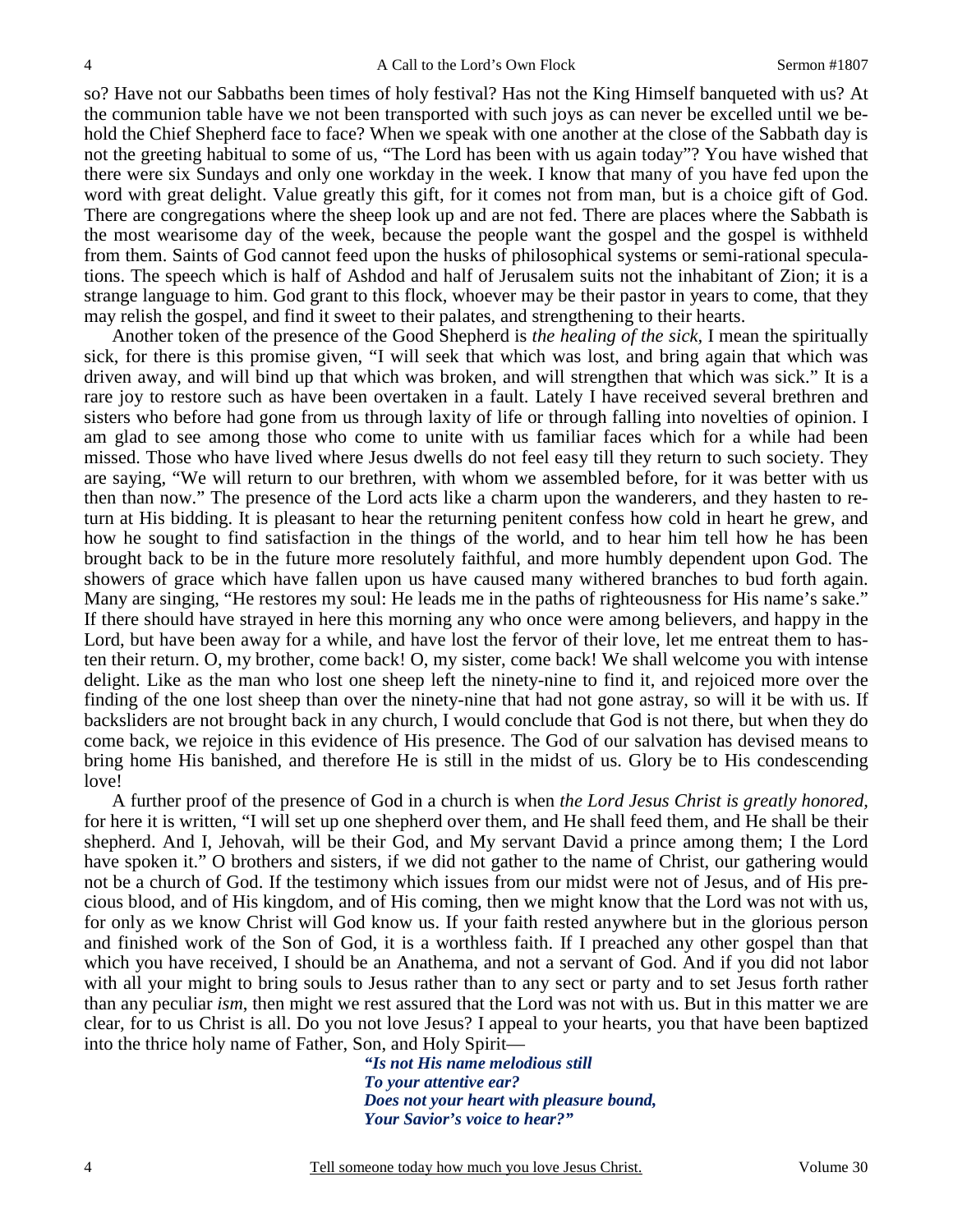If a Sunday should roll by without Christ, would it not be the reverse of a Sabbath to you? You would sadly miss the risen One on His own resurrection day. If we should gather together, and there should be no discourse concerning Him, and no savor of His name, would you not go away disappointed? He is the first and the last of our hope, the author and finisher of our faith, the chief among ten thousand, and the altogether lovely, and just in proportion as it is so, the Lord is with us. He will never forget those who honor His Son, and seek to advance His kingdom.

 Jesus is our prince; His authority is supreme among us. No popes, bishops, or councils may legislate for us. Jesus is our king. If He is indeed the Lord of whom we are the loyal subjects, then the Lord our God is with us, and we are His people. Where Jesus is, there dwells the fullness of the Godhead bodily. As he that believes in Him has everlasting life, so he has fellowship with the living God. You shall judge for yourselves whether this is not the token among us that our profession is no lie, but that Jehovah is our God, and we are His people.

 A further evidence of the Lord's presence with a people is found in *their prevailing peace of mind*. "I will make with them a covenant of peace, and will cause the evil beasts to cease out of the land: and they shall dwell safely in the wilderness, and sleep in the woods." Do not many of you realize that deep peace, the peace of God which passes all understanding, so that you are free from all fear, and happy amid grievous poverty and trial? By reason of your great numbers, I cannot converse much with you personally while you are in health, but I do have the sorrowful privilege of speaking with many brothers and sisters in the time of sickness and death, and my uniform experience is most joyful. To this statement I can remember no exception whatever within my memory. When our members come near to die they exhibit peace—deep, profound, and frequently joy is mingled therewith, and a holy exultation. I have said, again and again, as I have left the sick chamber, "Let me go that I may die with him." Though emaciated, and perhaps full of agonizing pain, each one of our friends has said, "I know that my Redeemer lives." They have had no more doubt about the divine truths than about their own existence, and they have had no more fear when looking into eternity than they had in going upstairs to their bed—no, not as much, for they have had a longing to depart and to be with Christ. "Our people die well," said Wesley, and I can say the same. They pass away in sure and certain hope of a blessed resurrection. Not long ago, one who preaches far other doctrine than mine complained bitterly that he could make no headway with people of your sort, because those who have once fallen under the influence of our doctrine are settled in it, and cannot be rescued from it. He said that no headway could be made against our views, for men become so desperately enamored of them that they cannot be weaned from them. Blessed be God for that. Let a man once know the living God, and feel His eternal love within his bosom, and all the devils in hell cannot make him leave the doctrine which is life unto his soul. Argument is useless against the truth written upon the heart. Sophistry cannot persuade us out of our consciousness. The truth of God has been sealed upon our hearts, and it is not possible that we should renounce it. In this I do rejoice, that the evil beasts cease out of the land. When the doctrines of grace flame forth in the midst of a people, doubters and heretics quit the place in disgust. "No lion shall be there, nor shall any ravenous beast go up there on." Wolves shun the flock when the Chief Shepherd is in the midst of it. So may it be even to the end of the chapter—sure evidence that God is with His people, giving them deep peace of mind, and solid rest as to the things of God. These tokens we have, and many others which we cannot now mention, read the chapter through and judge for yourselves.

 I desire to speak to you with no flattering words, but wish soberly to testify what I have seen, desiring always to be taught of the Spirit of God, that I may speak no further than I can justify by fact. I can say, and do say, "The Lord of hosts is with us." What then? Then it seems to me that *it becomes every member of this church,* as indeed of every other, *to be very careful how he lives and walks*. If the Lord is with us, remember there is a discipline going on in the church every day, not only that which the church can execute by itself, but that which God in providence executes. "His fan is in His hand, and He will thoroughly purge His floor." Good men, if they hinder the work of God, are not dealt with as the ungodly, and suffered to go on their evil way, but frequently they are laid aside, and their influence is taken from them. Even more than this, I doubt not that many are removed by death when they become obstacles to the truth, or fall into sin. "For this cause," said Paul to the Corinthians, "many are weak and sickly among you, and many sleep." Thus believers are chastened of the Lord that they should not be con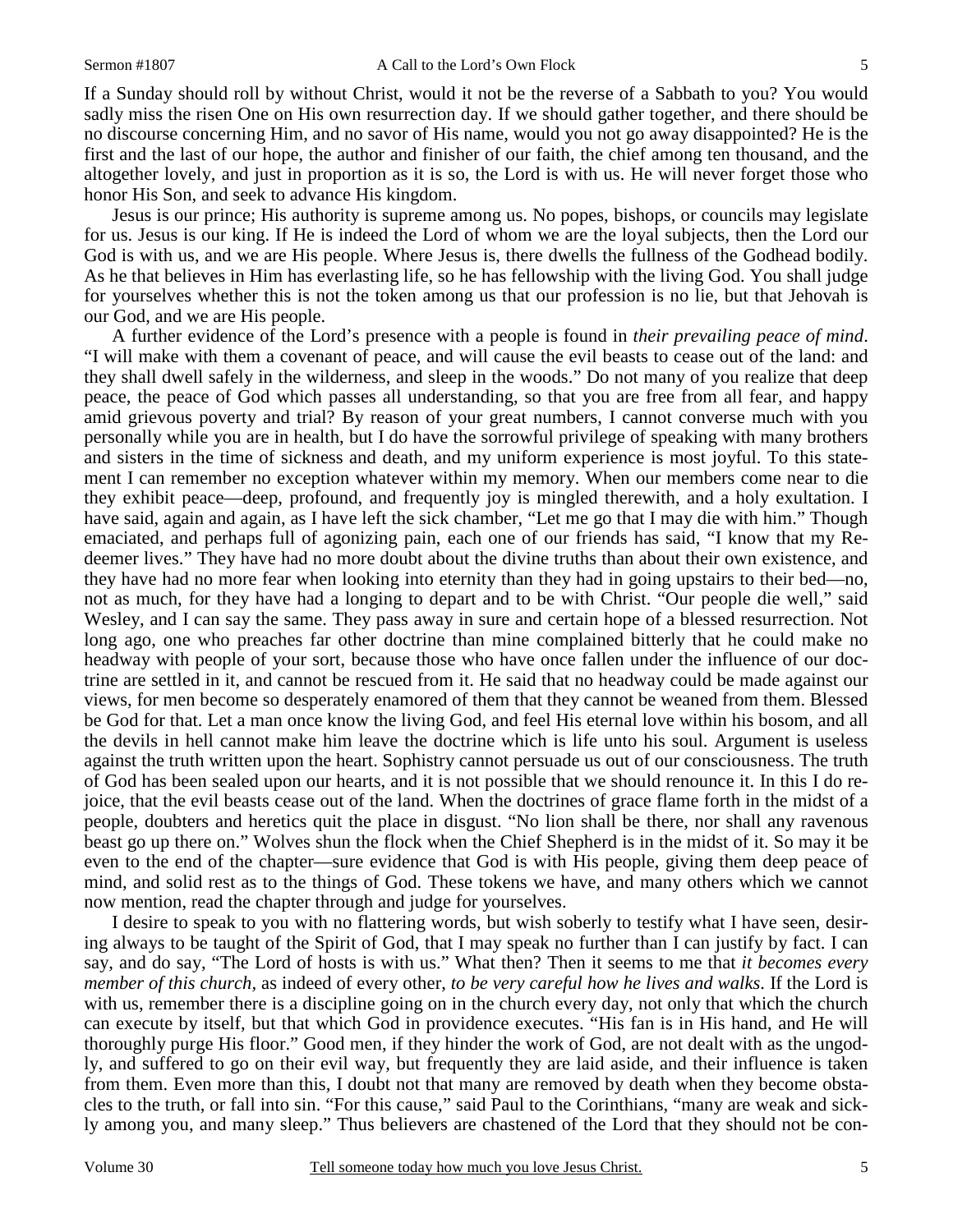demned with the world. God will not have His own child transgress the rules of His house without chastising him; hence the need of careful behavior on the part of church members. If any of you who are God's children are walking carelessly, if your garments are spotted with the world, if you are dishonoring the name of your Lord by an unhallowed conversation, the Lord will not walk with you in joyful fellowship. "Many walk, of whom I have told you often," said the apostle, "and now tell you even weeping, that they are the enemies of the cross of Christ," these were inside the church, and yet enemies. None can hinder the work of God as much as God's professed people if they are not true to their profession. Beloved, to live up to that which I laid down at the commencement of this sermon will require more power than we possess. We shall need the Spirit of God abundantly to rest upon us, that our walk may be close with God and our actions such as become the gospel of Christ.

 In addition to this, it seems to me that if God is with us, *now is the time for abounding activities*. In evil days we tug the laboring oar to small purpose, for the vessel makes no progress against the tide. But now that a favoring wind is with us, let us spread every yard of sail. "Crowd all your canvas on, cut through the foam." Now is the mariner's happy hour, and he must avail himself of it. If there is anything more that we can do, if there is any forgotten enterprise which we can revive, if there is a possibility of greater ardor, and more intense zeal, in the name of God let us rise to it. Let us withhold no power from the Lord's service, lest measurably upon us also should come the curse pronounced of old, "Curse you Meroz, said the angel of the Lord, curse you bitterly the inhabitants thereof; because they came not to the help of the Lord, to the help of the Lord against the mighty." It is a day of good tidings; we do not well if we sit still. See to it, you servants of God, that you prove by your activity that the Lord is among you.

 Again, *let our prayers be more fervent*. Nothing comforts my heart like the prayer meetings which are so continual among us. Even the little gathering for prayer which meets on Thursday before my sermon has grown to larger proportions, and we have delightful seasons of communion with God. As for our Monday-evening assemblies, what a benediction from the Lord! Now that our hundreds at prayer are growing into thousands it delights my heart to see them. I had hardly hoped to see so many constantly coming to pray. May your prayerfulness at home, in your families and in your closets, be increased continually. What cannot the Lord do with a church if it will but be ready to be used? All things are possible to Him, and all things are possible to him that believes. In general the Lord says to His people, "You have not, because you ask not, or because you ask amiss," but when the spirit of supplication is poured out, then, verily, the Lord is there. We love each other with a pure heart, fervently, therefore let us remove everything that could mar our perfect unity in Christ Jesus, for then shall we have continually abundant evidence that we have taken the Lord to be our God, that we are His people, and that He is God with us, and that His glory dwells among us. Thus I have tried to press the matter home upon you. The Lord bless the exhortation.

**III.** A very interesting part of our discourse this morning lies in OUR DESCRIPTION BY GOD. How does God describe His own church? Read the last verse of the text. "You, My flock, the flock of My pasture, are men, and I am your God, says the Lord God."

 First, in this description God calls His church *His flock*. A flock is the shepherd's treasure, it is his living wealth, but it is also the shepherd's care, it is his constant anxiety. Ask a shepherd what he prizes most, and he tells you, of course, his flock. Demand what he cares for most, and he replies, "I have no other care but this, my flock; for this I spend my days in the heat and my nights in the damp and the cold." Only think of the Lord's looking down upon His people here and saying, "You are My flock." Some Christians try to go to heaven alone, in solitude, but believers are not compared to bears, or lions, or other animals that wander alone, but those who belong to Christ are sheep in this respect that they love to get together. Sheep go in flocks, and so do God's people. The Lord loves them best as a company—

#### *"He likes the tents of Jacob well, But still in Zion loves to dwell."*

Christ is the good Shepherd who lays down His life for His sheep, and He folds them, guards them, protects them as His flock. A true church is therefore a very precious thing, it is not a mere human society banded together for certain objectives, but it is a community which God Himself has formed, and over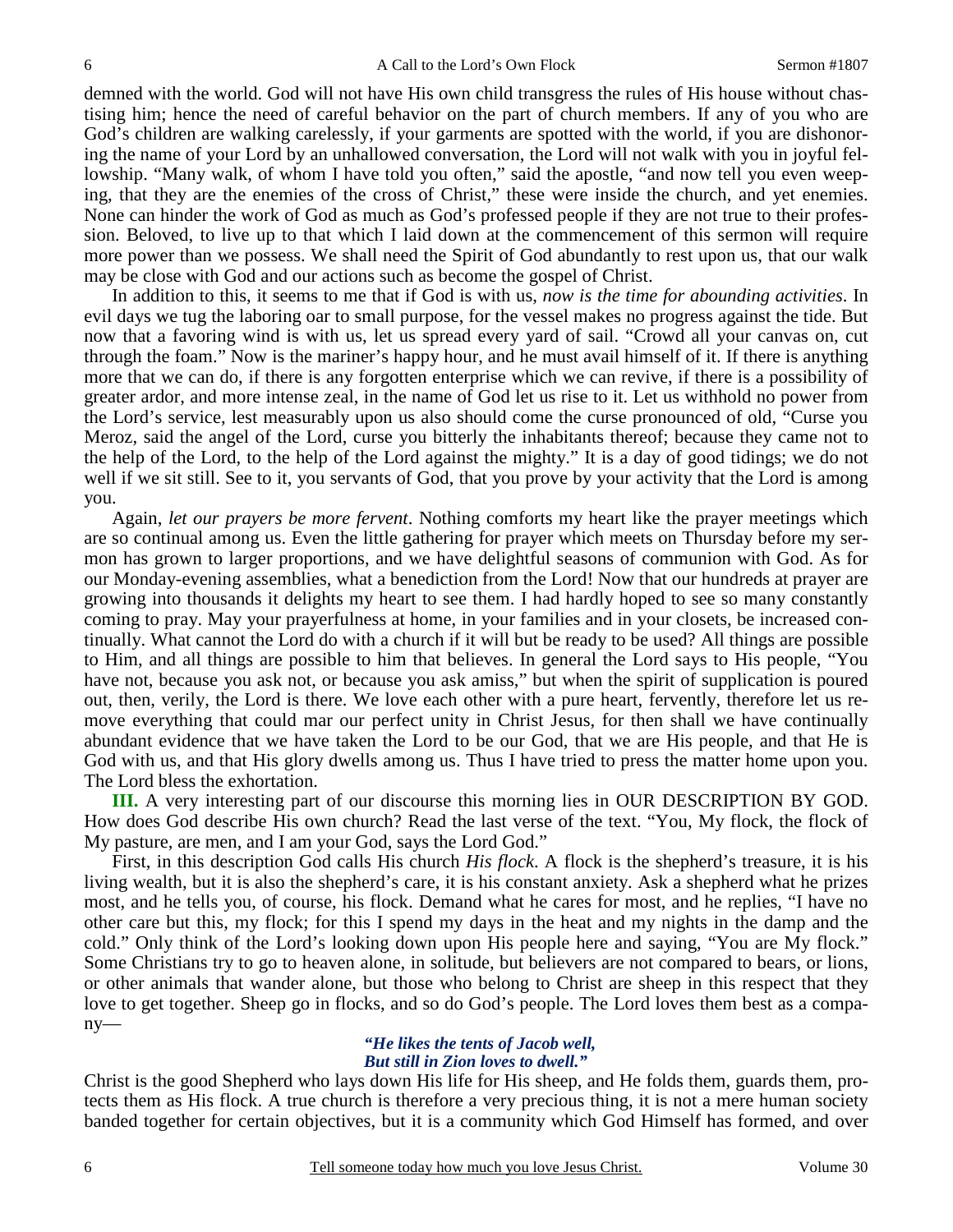which He does watch with an unsleeping eye. It is a flock which He cares for, so that heaven and earth shall be ransacked but what He will have provender for them. This flock is so well preserved that at the last the great Shepherd will say, "Of them which You gave Me I have lost none."

 Observe that it is added, *"The flock of My pasture."* There is a different idea here. It shows that God's people are not only peculiar in other things, but they are peculiar in their feeding. You may know a child of God by that which his soul lives upon. Many professors can feed on any mortal thing, so long as it is cleverly put. "Have you heard So-and-So preach?" "No, I have not, but I have heard that he has departed from the truth." "But," says one, "he is a wonderfully clever man," and if a man is only clever, the generality of people will accept anything he likes to bring, from heaven above, or from the earth beneath, or from the waters under the earth. It does not matter to most people so long as the man can deliver his opinions fluently and poetically. But such are not Christ's sheep, for they have not the discernment of the faithful. "The sheep follow Him, for they know His voice; and a stranger will they not follow, for they know not the voice of strangers." I remember hearing a brother tell how he disproved the notion that sheep only know the shepherd by his dress. When in Palestine he asked a shepherd to allow him to put on his clothes. Then he began to call the sheep, but never a one would come, not even a lamb. The most sheepish of the flock had sense enough left to know that he was not the shepherd, and even the youngest kept aloof, heedless of the stranger's voice. He might have called till he was hoarse, but they would not come. So God's people know their Lord, and they know the kind of food which He gives them. They know the truth from a lie. Men put the falsehood so prettily that they would deceive, if it were possible, the very elect, but that "if it were possible" guards the chosen flock of God's pasture. They will not graze on the hemlock, nor feed on poisoned grain. They will have nothing but clean provender, and the more evidently it comes from the great Shepherd's own hand the better it is to them.

 It is a very singular thing, but it is added, "You My flock, the flock of My pasture, *are men."* This was inserted, some commentators think, lest the reader should think that the Lord was really speaking of sheep. This cannot be true, for no rational being could be so foolish as to fall into that mistake. The language is used for a much higher purpose. "You are men," then God knows what kind of persons we are, whom He has loved with an everlasting love. We are Adams, not angels. If you come into the church of God, and expect to get among angels, you will be mightily mistaken, and if the brethren should receive you, and hope that they are receiving angels unawares, they will be mistaken, too. We make absurd mistakes through foolish expectations. We shall not find that our brethren and sisters are male and female cherubim, for they are men and women, and nothing more. They are fallen men too, bearing about them traces of the ruin of their nature; they went astray like lost sheep, even the best of them. They are men, that is to say, they are only men, for the best of men are but men at the best. Somebody once wrote me a letter of denunciation for using that sentence, and as far as I could make out from his letter, the friend thought himself to be something more than a man. I did not agree with his judgment, but fancied that he was rather less than more than a man; from the bitter spirit of his letter I thought him more human than humane. The best men I have ever seen are but men, and generally, the better men are the more ready they are to confess their imperfection. Some are tall by the measurement of conceit, but short when brought to the standard of wisdom. God's people are but men, yet they are men and not brutes. There are in human form many who are hardly as good as brutes, but the saints are gentle, compassionate and gracious. God's people are true men, when the Spirit of God is in them they quit themselves like men. They come to the front and bear the brunt of the battle. "You are men"—it is a bad word in one sense, but a good one in another. God make us men in the better sense, and may we rise superior to the infirmities of "men" in the worse sense, by being humble, yet brave.

 But then He adds this blessed assurance, *"And I am your God."* God is not a man, that He should lie; nor the son of a man, that He should repent. I hear that poor soul seeking after God, say, "Oh, but I am so unworthy." Just so, the Lord knows it. He says you are men. But then He is not unworthy, He is worthy to receive honor and power divine, for He is our God. "Alas," says one, "I feel myself so weak." Just so, you are men, but then He is your God, your strength is in Him. "But I am so changeable." Just so, for you are men; but then He says, "I am the Lord, I change not, therefore you sons of Jacob are not consumed." "But I am so faithless." Just so, for you are men and men are fickle and frail, but God changes not, He is the same, and of His years there is no end. If the promises rested on you for keeping, then they